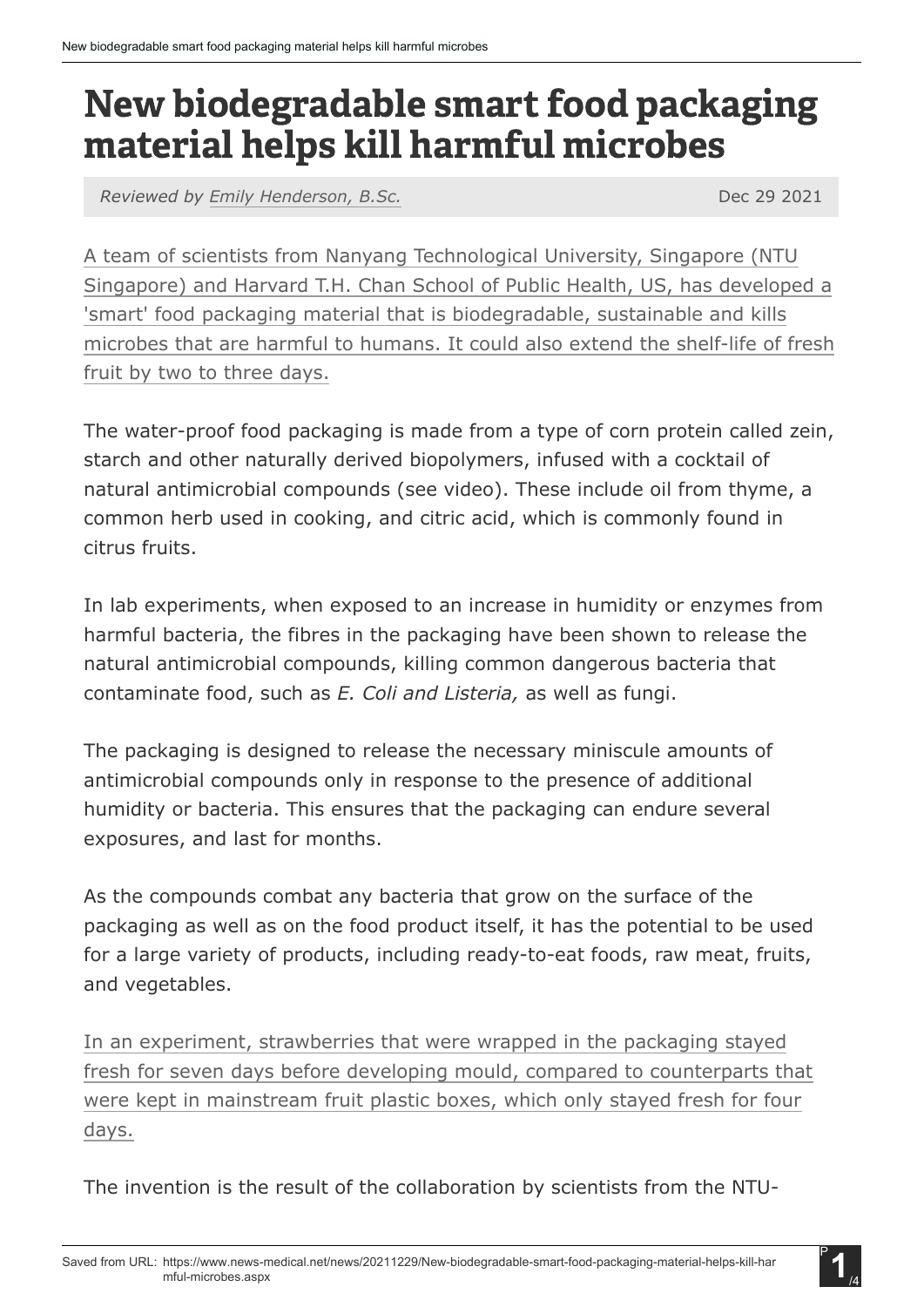Harvard T. H. Chan School of Public Health Initiative for Sustainable Nanotechnology (NTU-Harvard SusNano), which brings together NTU and Harvard Chan School researchers to work on cutting edge applications in agriculture and food, with an emphasis on developing non-toxic and environmentally safe nanomaterials.

The development of this advanced food packaging material is part of the University's efforts to promote sustainable food tech solutions, that is aligned with the NTU 2025 strategic plan, which aims to develop sustainable solutions to address some of humanity's pressing grand challenges.

*This invention would serve as a better option for packaging in the food industry, as it has demonstrated superior antimicrobial qualities in combatting a myriad of food-related bacteria and fungi that could be harmful to humans. The packaging can be applied to various produces such as fish, meat, vegetables, and fruits. The smart release of antimicrobials only when bacteria or high humidity is present, provides protection only when needed thus minimizing the use of chemicals and preserving the natural composition of foods packaged."*

> *Mary Chan, Study Co-Lead, Professor and Director, Center of Antimicrobial Bioengineering, Nanyang Technological University*

Professor Philip Demokritou, Adjunct Professor of Environmental Health at Harvard Chan School, who is also Director of Nanotechnology and Nanotoxicology Center and Co-director of NTU-Harvard Initiative on Sustainable Nanotechnology, who co-led the study, said: "Food safety and waste have become a major societal challenge of our times with immense public health and economic impact which compromises food security. One of the most efficient ways to enhance food safety and reduce spoilage and waste is to develop efficient biodegradable non-toxic food packaging materials. In this study, we used nature-derived compounds including biopolymers, non-toxic solvents, and nature-inspired antimicrobials and develop scalable systems to synthesise smart antimicrobial materials which can be used not only to enhance food safety and quality but also to eliminate the harm to the environment and health and reduce the use of non-biodegradable plastics at global level and promote sustainable agri-food systems."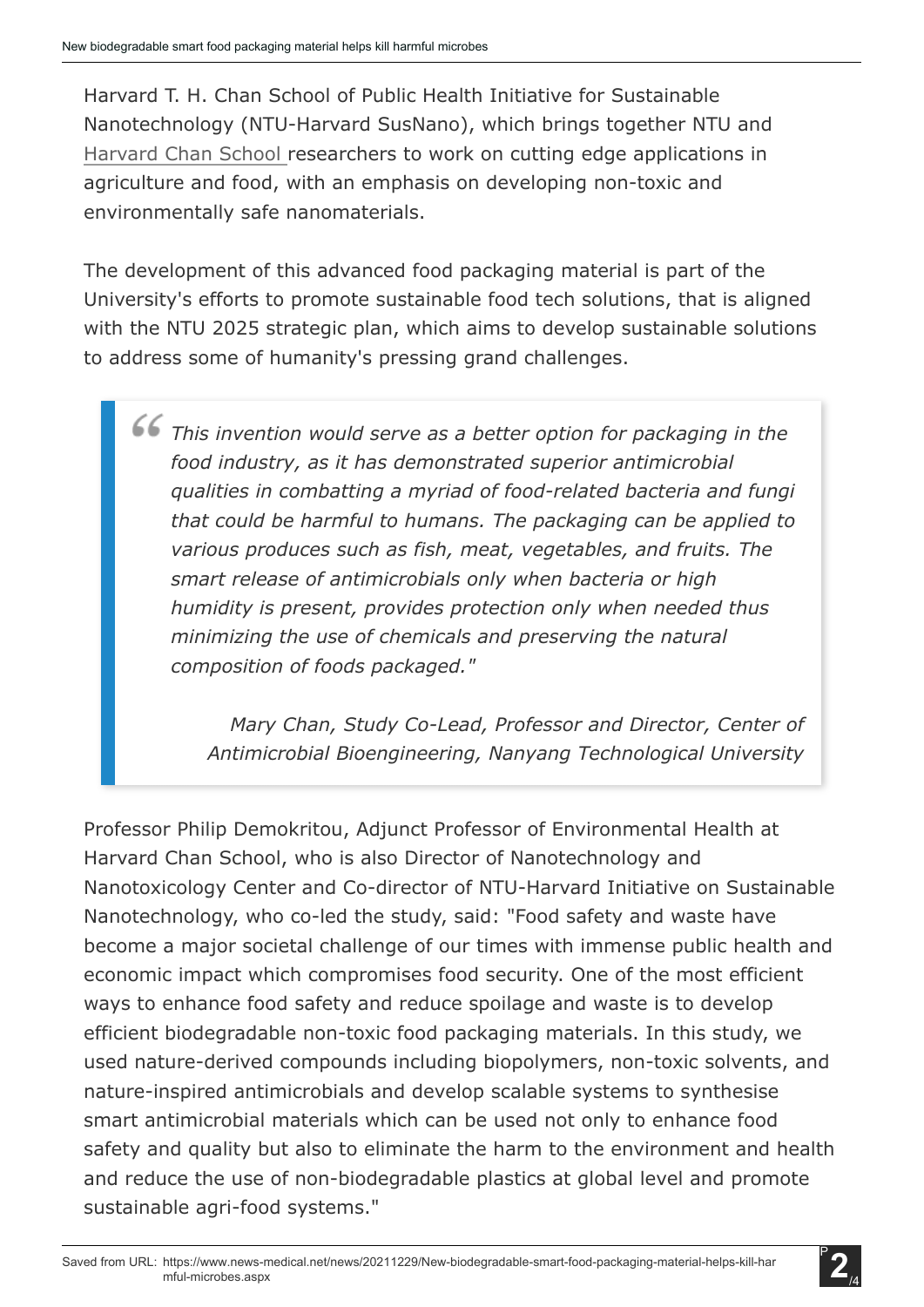Providing an independent assessment of the work done by the NTU research team, Mr Peter Barber, CEO of ComCrop, a Singapore company that pioneered urban rooftop farming, said: "The NTU-Harvard Chan School food packaging material would serve as a sustainable solution for companies like us who want to cut down on the usage of plastic and embrace greener alternatives. As ComCrop looks to ramp up product to boost Singapore's food production capabilities, the volume of packaging we need will increase in sync, and switching to a material such as this would help us have double the impact. The wrapping's antimicrobial properties, which could potentially extend the shelf life of our vegetables, would serve us well. The packaging material holds promise to the industry, and we look forward to learning more about the wrapping and possibly adopting it for our usage someday."

The results of the study were published in the peer-reviewed academic journal *ACS Applied Materials & Interfaces* in October.

## **Cutting down on packaging waste**

The packaging industry is the largest and growing consumer of synthetic plastics derived from fossil fuels, with food packaging plastics accounting for the bulk of plastic waste that are polluting the environment.

In Singapore, packaging is a major source of trash, with data from Singapore's National Environment Agency showing that out of the 1.76 million tonnes of waste disposed of by domestic sources in 2018, one third of it was packaging waste, and over half of it (55 per cent) was plastic.

The smart food package material, when scaled up, could serve as an alternative to cut down on the amount of plastic waste, as it is biodegradable. Its main ingredient, zein, is also produced from corn gluten meal, which is a waste byproduct from using corn starch or oils in order to produce ethanol.

The food packaging material is produced by electrospinning the zein, the antimicrobial compounds with cellulose, a natural polymer starch that makes up plant cell walls, and acetic acid, which is commonly found in vinegar.

Prof Mary Chan added: "The sustainable and biodegradable active food packaging, which has inbuilt technology to keep bacteria and fungus at bay, is